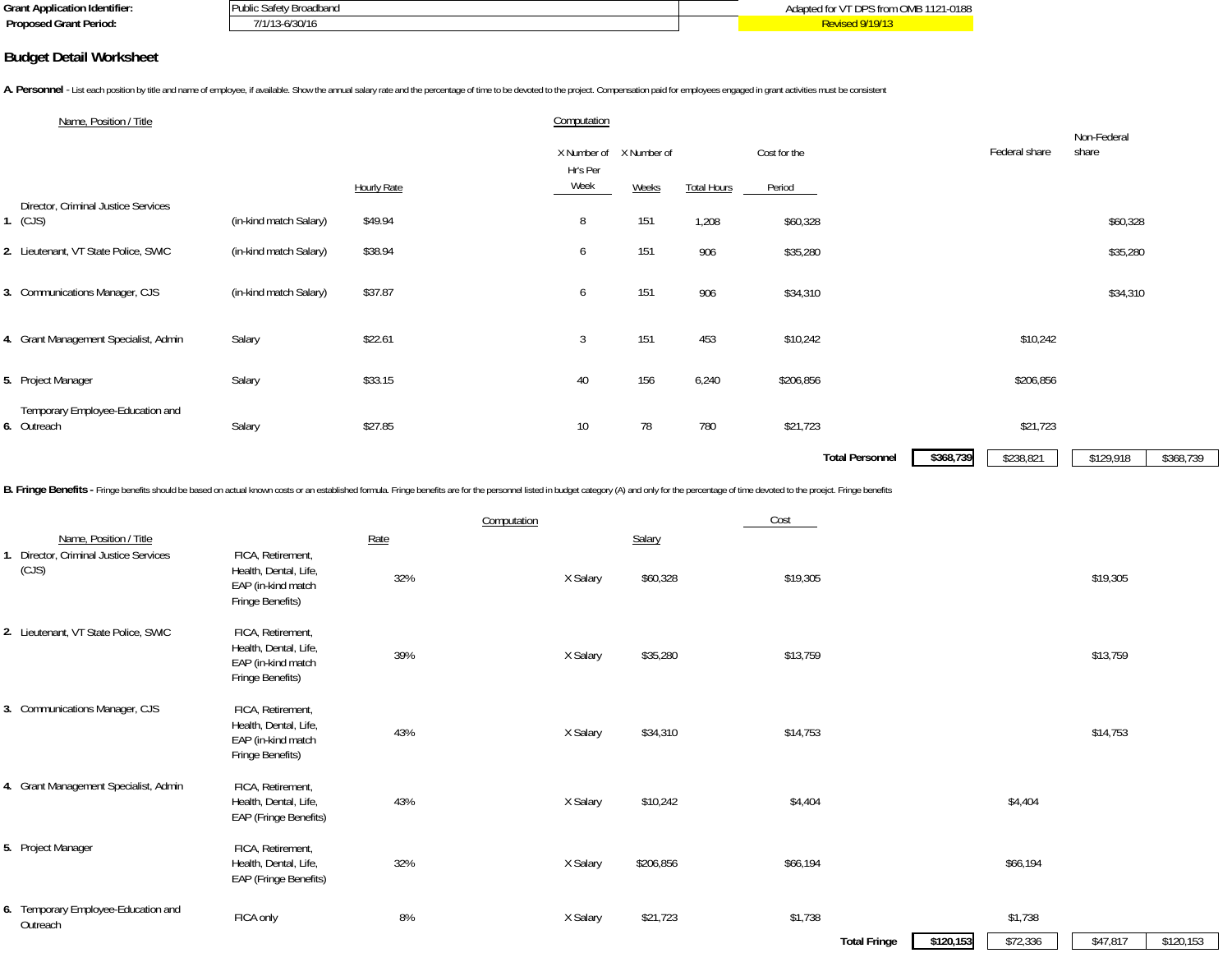|                                                                                                                                                                                                         |                         |              |                        |                |           |                |            |                            | TOTAL PERSONNEL AND FRINGE BENEFITS:<br>C. Travel - Itemize travel expenses of project personnel by purpose (e.g., staff to training, field interviews, advisory group meeting, etc.). Show the basis of computation (e.g., six people to 3-day training at | \$488,892 | \$311,157 | \$177,735 | \$488,892 |
|---------------------------------------------------------------------------------------------------------------------------------------------------------------------------------------------------------|-------------------------|--------------|------------------------|----------------|-----------|----------------|------------|----------------------------|-------------------------------------------------------------------------------------------------------------------------------------------------------------------------------------------------------------------------------------------------------------|-----------|-----------|-----------|-----------|
| Ê                                                                                                                                                                                                       | peopl                   | cas          |                        |                |           | Miles driven   |            | Computation                | Cost                                                                                                                                                                                                                                                        |           |           |           |           |
| Purpose<br>Pre-award expense: FirstNet<br>sponsored conference/workshop                                                                                                                                 | 10                      |              | Location<br>Boston, MA | $#$ days<br>2  | #meetings |                | \$225.10   | lodging                    | \$4,502                                                                                                                                                                                                                                                     |           | \$4,502   |           |           |
| Pre-award expense: FirstNet<br>sponsored conference/workshop                                                                                                                                            | 10                      | Boston, MA   |                        | 3              |           |                | \$32.00    | Subsistence<br>$X \#$ davs | \$960                                                                                                                                                                                                                                                       |           | \$960     |           |           |
| Pre-award expense: FirstNet<br>sponsored conference/workshop                                                                                                                                            |                         | 5 Boston, MA |                        | $\overline{2}$ |           | 391            | \$0.57     | mileage                    | \$1,114                                                                                                                                                                                                                                                     |           | \$1,114   |           |           |
| 2. Travel throughout the state -outreach<br>to Public Safety Providers per<br>leadership outreach #1                                                                                                    | 3                       | statewide    |                        | -1             |           | 180            | \$0.57     | mileage                    | \$308                                                                                                                                                                                                                                                       |           | \$308     |           |           |
| Travel throughout the state -outreach<br>to Public Safety Providers per<br>leadership outreach #2                                                                                                       | $\overline{\mathbf{3}}$ | statewide    |                        | -1             |           | 180            | \$0.57     | mileage                    | \$308                                                                                                                                                                                                                                                       |           | \$308     |           |           |
| Travel throughout the state -outreach<br>to Public Safety Providers per                                                                                                                                 | 3                       | statewide    |                        | $\mathbf{1}$   |           | 180            | \$0.57     | mileage                    | \$308                                                                                                                                                                                                                                                       |           | \$308     |           |           |
| leadership outreach #3<br>Expense reimbursement to voting<br>representatives per executive order<br>$3. \#05-13$                                                                                        | 4                       | statewide    |                        |                | 36        |                | \$50.00    | per diem                   | \$7,200                                                                                                                                                                                                                                                     |           | \$7,200   |           |           |
|                                                                                                                                                                                                         |                         |              |                        |                |           |                |            |                            | <b>TOTAL TRAVEL:</b><br>D. Equipment - List non-expendable items that are to be purchased. Non-expendable equipment is tangible property having a useful life of more than two years and an acquisition cost of \$5,000 or more per unit. Note: Organiz     | \$14,700  | \$14,700  | 0         | \$14,700  |
|                                                                                                                                                                                                         |                         |              |                        | # of months    |           |                | Per month  | <u>Cost</u>                | <b>TOTAL EQUIPMENT:</b><br>E. Supplies - List items by type (office supplies, postage, training materials, copying paper, and expandable equipment items costing less than \$5,000, such as books, hand held tape recorders) and show the basis for comput  | \$0       | \$0       | \$0       | \$0       |
| Office supplies and education and<br>outreach materials.                                                                                                                                                |                         |              |                        | 36             |           | $^{\circledR}$ | 208.57     | 7,509<br>\$                |                                                                                                                                                                                                                                                             |           |           |           |           |
| F. Construction - As a rule, construction costs are not allowable. In some cases, minor repairs or renovations may be allowable. Check with the program office before budgeting funds in this category. |                         |              |                        |                |           |                |            |                            | <b>TOTAL SUPPLIES:</b>                                                                                                                                                                                                                                      | \$7,509   | \$7,509   | \$0       | \$7,509   |
|                                                                                                                                                                                                         |                         |              |                        |                |           |                |            |                            | TOTAL CONSTRUCTION:                                                                                                                                                                                                                                         | \$0       | \$0       | \$0       | \$0       |
| G. Consultants/Contracts - Indicate whether applicant's formal, written Procurement Policy or the Federal Acquisition Regulations are followed                                                          |                         |              |                        |                |           |                |            |                            |                                                                                                                                                                                                                                                             |           |           |           |           |
| justification and prior approval from OJP.                                                                                                                                                              |                         |              |                        |                |           |                |            |                            | Sub-Total:                                                                                                                                                                                                                                                  |           | \$0       | \$0       | \$0       |
| Consultant Expenses: List all expenses to be paid from the grant to the individual consultants in addition to their fees (i.e., travel, meals, lodging, etc.)                                           |                         |              |                        |                |           |                |            |                            | Sub-Total:                                                                                                                                                                                                                                                  | \$0       | \$0       | \$0       | \$0       |
|                                                                                                                                                                                                         |                         |              |                        |                |           | Hourly rate    | # of hours |                            | Contracts: Provide a description of the product or service to be procured by contract and an estimate of the cost. Applicants are encouraged to promote free and open competition in awarding contracts. A separate justificat                              |           |           |           |           |
| 1. Project Manager for Technical Support                                                                                                                                                                |                         | Contract     | Personal Services      | Vendor TBD     |           | \$160.00       | 1249       |                            | \$199,840                                                                                                                                                                                                                                                   |           |           |           |           |
|                                                                                                                                                                                                         |                         |              |                        |                |           |                |            |                            | TOTAL CONTRACTS / CONSULTANTS:                                                                                                                                                                                                                              | \$199,840 | \$199,840 | \$0       | \$199,840 |
|                                                                                                                                                                                                         |                         |              |                        |                |           |                |            |                            | H. Other Costs - List items (e.g., rent, reproduction, telephone, janitorial or security services, and investigative or confidential funds) by major type and the basis of the computation. For example, provide the square fo                              |           |           |           |           |
|                                                                                                                                                                                                         |                         |              |                        |                |           |                |            |                            | <b>TOTAL</b><br>OTHER:                                                                                                                                                                                                                                      |           |           |           | \$0       |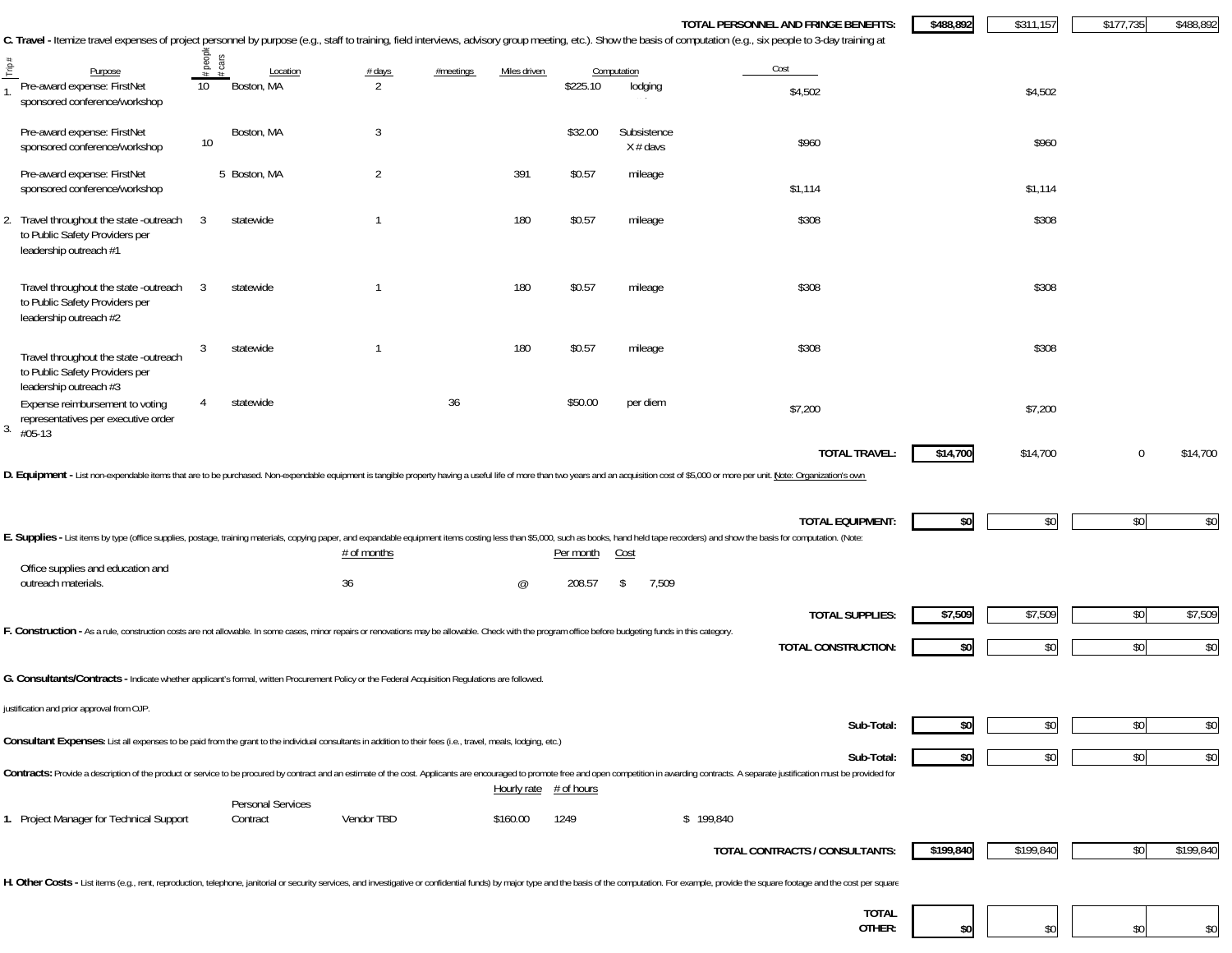| I. Indirect Costs - Indirect costs are allowed only if the applicant has a Federally approved indirect cost rate. A copy of the rate approval (a fully executed, negotiated agreement), must be attached. If the applicant doe |     |              |                     |           |           |           |           |
|--------------------------------------------------------------------------------------------------------------------------------------------------------------------------------------------------------------------------------|-----|--------------|---------------------|-----------|-----------|-----------|-----------|
| <b>Indirect Costs</b>                                                                                                                                                                                                          | 25% | \$710.941.00 | \$177.735           |           |           |           |           |
|                                                                                                                                                                                                                                |     |              |                     |           |           |           |           |
|                                                                                                                                                                                                                                |     |              | TOTAL INDIRECT:     | \$177,735 | \$177,735 |           | \$177,735 |
|                                                                                                                                                                                                                                |     |              |                     |           |           |           |           |
|                                                                                                                                                                                                                                |     |              | TOTAL PROJECT COST: | \$888.676 | \$710.941 | \$177,735 | \$888.676 |
|                                                                                                                                                                                                                                |     |              |                     |           |           |           |           |

# **Budget Summary**

| <b>Budget Category</b>    |                      | Amount    |
|---------------------------|----------------------|-----------|
| A. Personnel              |                      | \$368.739 |
| <b>B. Fringe Benefits</b> |                      | \$120,153 |
| C. Travel                 |                      | \$14,700  |
| D. Equipment              |                      | \$0       |
| E. Supplies               |                      | \$7,509   |
| F. Construction           |                      | \$0       |
| G. Consultants/Contracts  |                      | \$199,840 |
| H. Other                  |                      | \$0       |
| <b>Total Direct Costs</b> |                      | \$710,941 |
| L Indirect Costs          |                      | \$177,735 |
|                           | TOTAL PROJECT COSTS  | \$888.676 |
|                           | <b>Federal Share</b> | \$710,941 |
|                           | Non-Federal Share    | \$177,735 |
|                           |                      | \$888,676 |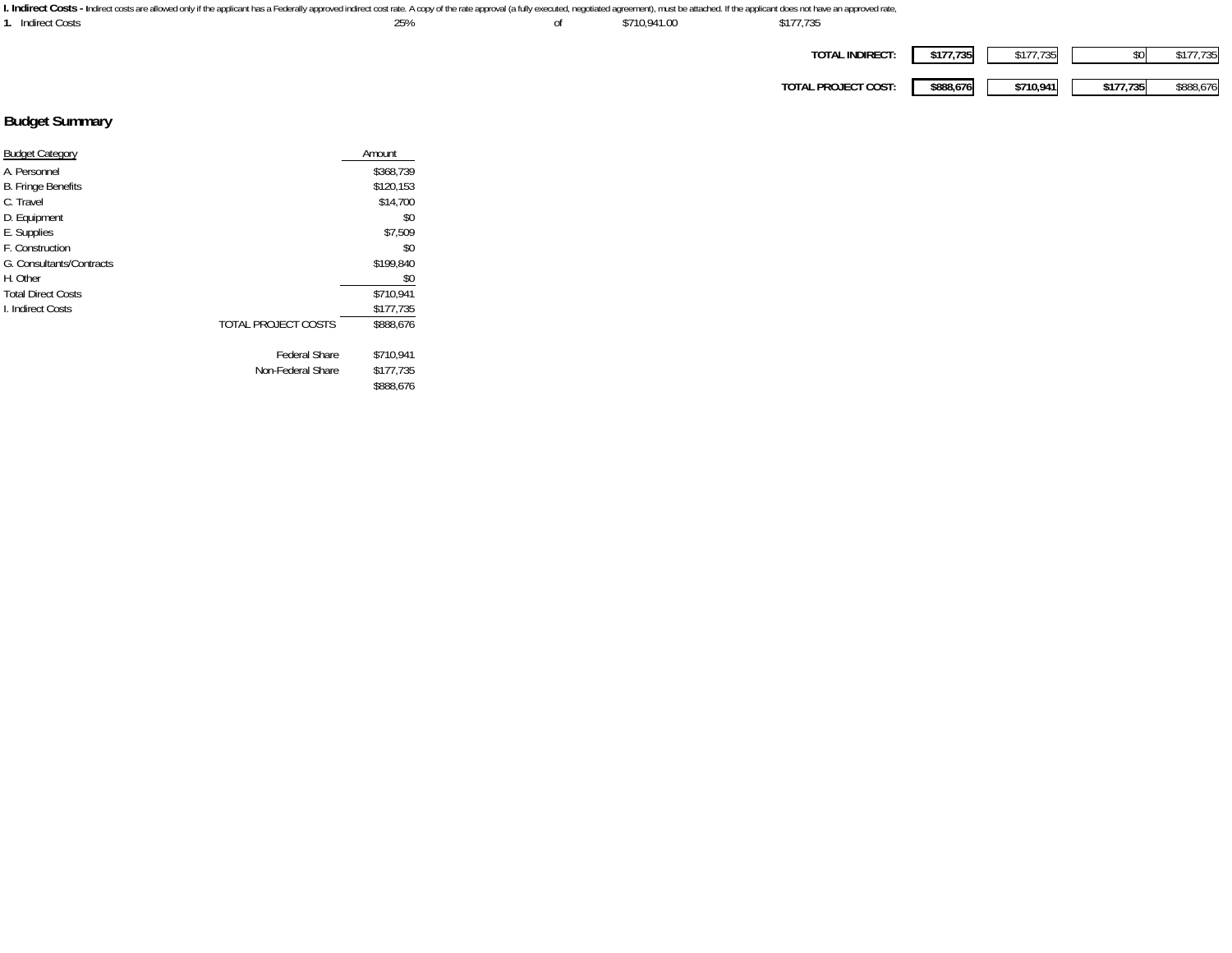## **Vermont Public Safety Broadband Budget Narrative Revised 9/19/13**

#### **A. Personnel**

The Vermont Public Safety Broadband Network Commission (Commission) will be aligned with the Vermont Department of Public Safety (DPS) for financial and programmatic support.

In-kind salary and salary for the following positions at the Vermont Department of Public Safety:

Director, Criminal Justice Services \$60,328 (In-kind salary, Match) – Mr. Francis Aumand is the Director of Vermont Criminal Justice Services and will chair the Commission. Mr. Aumand along with DPS Communications Manager Terry Lavallee will be responsible for overall management of the network once completed and therefore will be involved in the planning, education, coordination with Vermont stakeholders and outreach process.

Lieutenant, Vermont State Police \$35,280 (In-kind salary, Match) – Lieutenant Michael Manning, Vermont's SWIC and Homeland Security Chief will provide programmatic monitoring of SLIGP activities, engage in the planning, education and outreach in addition to coordinating all grant applications and contracting. LT Manning will also coordinate all SCIP updates.

Communications Manager, Criminal Justice Services \$34,310 (In-kind salary, Match) – DPS Communications Manager Terry Lavallee will be responsible for overall management of the network once completed and therefore will be involved in the planning, education, coordination with Vermont stakeholders and outreach process.

Grant Management Specialist \$10,242 (Salary) - Sara Small is a member of the DPS Administration and Finance Division and will be responsible for the grant's management, processing all invoices, the SLIGP budget and for submission of progress reports.

Project Manager \$206,856 (Salary) –This will be a new position for the three year life cycle of the grant. After consultation with Vermont' s Public Safety Broadband Commission it was decided that full time in state position would better serve the Commission's work and the education and outreach function needed to deliver the message.

Temporary Employee-Education and Outreach \$21,723 (Salary) –These positions will be offered to personnel who can participate in the education and outreach functions needed to deliver the FirstNet Message to Vermont's public safety community. Vermont has many small volunteer firefighters and having someone who can speak to them at the grass roots lever will be crucial to the success of this program.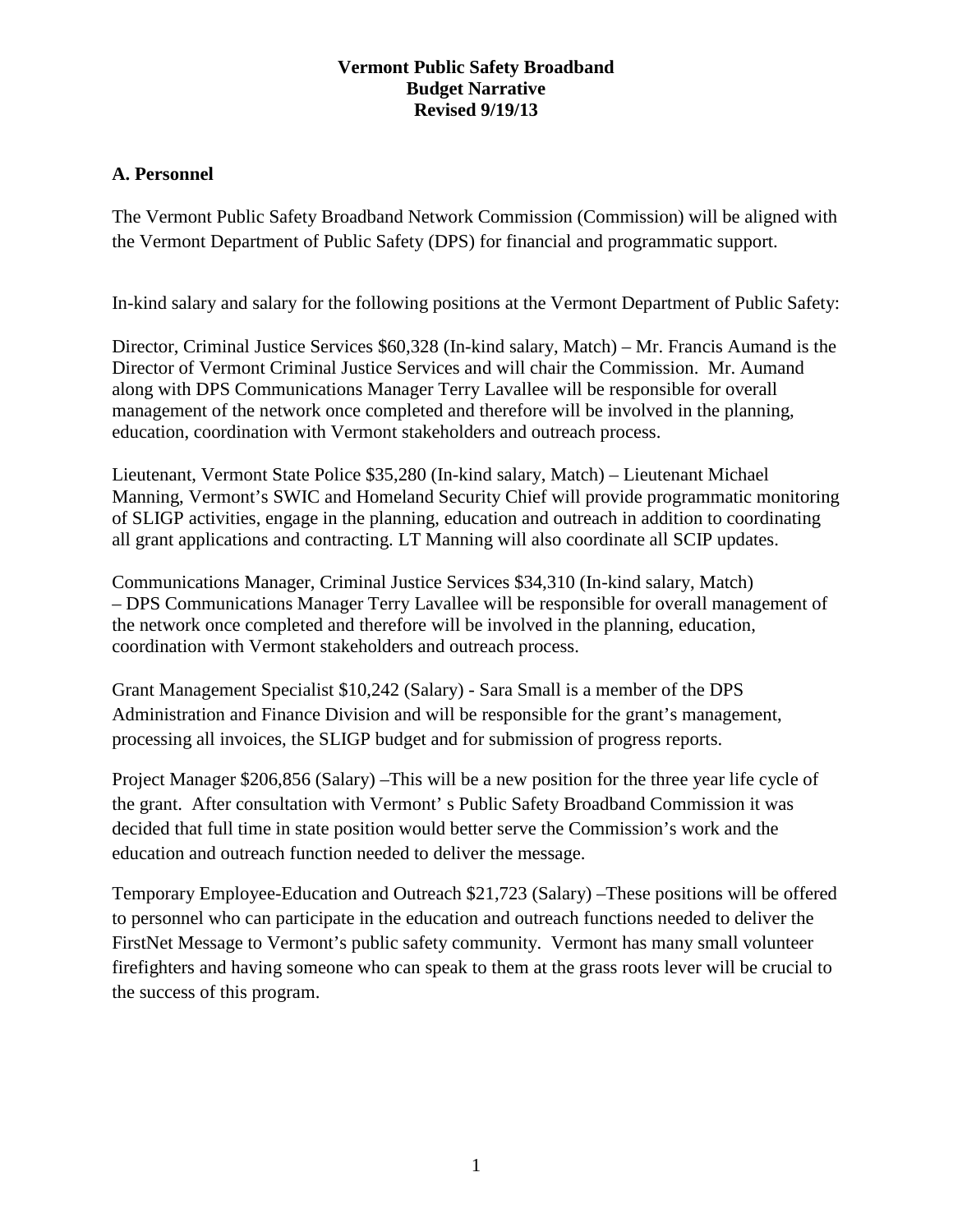# **B. Fringe Benefits**

The in-kind fringe benefits include the State's share of FICA, Retirement, Health Insurance, Life Insurance, Dental Insurance and Employee Assistance Program (EAP). Each rate (%) is calculated to include the varying level of insurance plans that the individual employee has selected.

Director, Criminal Justice Services 32% of in-kind salary (match) = \$19,305

Lieutenant, Vermont State Police 39% of in-kind salary (match) = \$13,759

Communications Manager, Criminal Justice Services  $43\%$  of in-kind salary (match) = \$14,753

Grant Management Specialist, Grants Management Unit 43% of salary = \$4,404

Project Manager,  $32\%$  of salary = \$66,194

Temporary Employee-Education and Outreach, FICA only = \$1,738

## **C. Travel**

We will be sending up to ten people to the upcoming FirstNet conference in Boston which will be held June  $19^{th}$  &  $20^{th}$   $2013$  (this is a pre-award cost). We will also need mileage reimbursement for travel throughout the state in order to outreach to Public Safety providers. We anticipate that we will need \$7500.00 for travel expenses.

Expense reimbursement to voting representatives per State of Vermont Executive order #05-13, a total of four voting representatives  $\omega$  \$200.00 per meeting for 36 months = \$7,200.00

#### **D. Equipment**

N/A

## **E. Supplies**

We expect that supplies will be needed to help support the activities of Vermont's program to include the governance structure and public safety providers education and outreach. Office supplies and brochures will be needed. The intended audience for education and outreach will include police, fire and emergency medical services providers. It is difficult to identify the actual types of outreach materials that will be needed. However, we will need a budget to produce the necessary printed material when education is needed surrounding the build out of the new system.

We anticipate that we will need \$7,509 for office supplies and education and outreach material.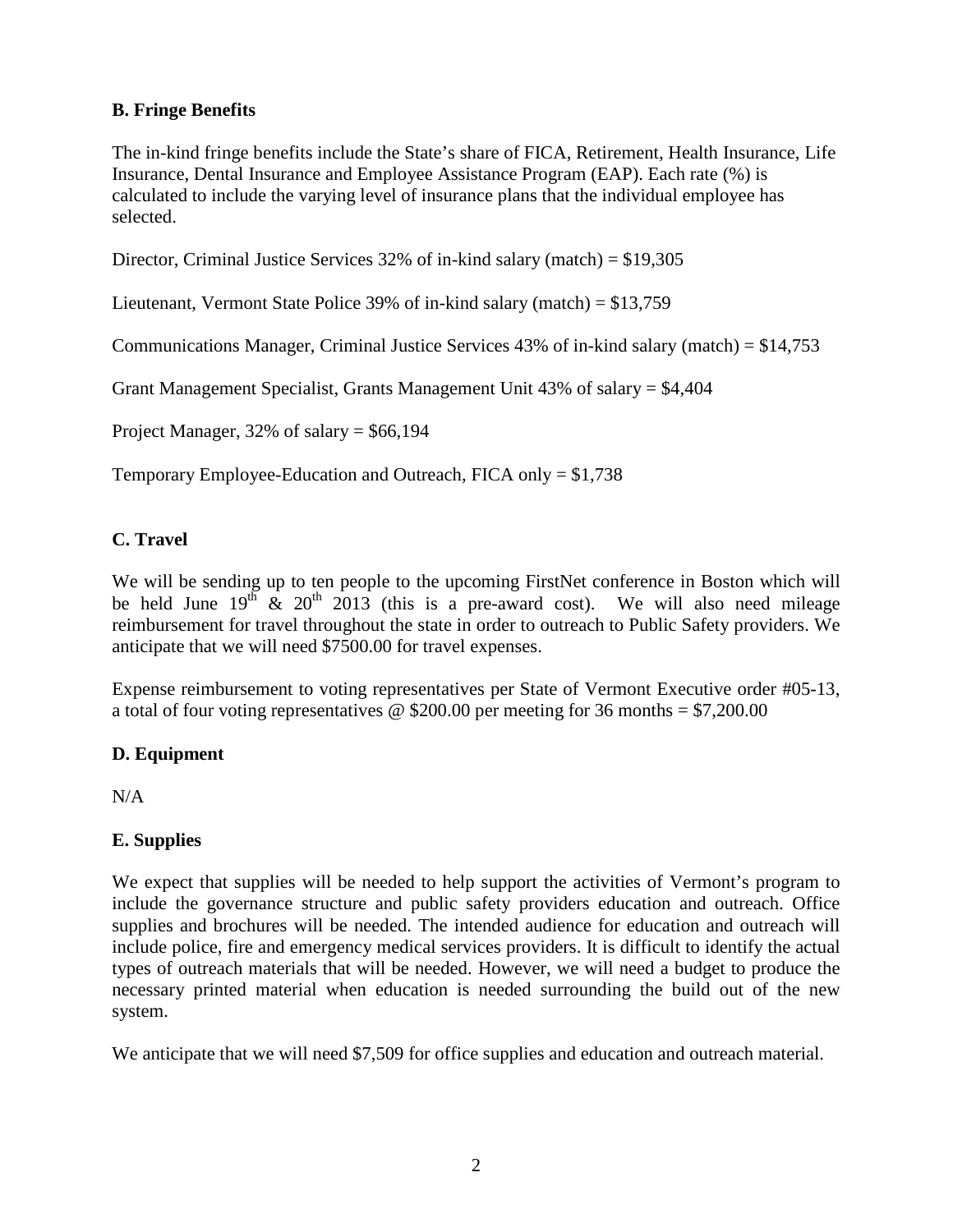# **F. Construction**

N/A

# **G. Contracts/Consultants**

We will be seeking a competitive RFP for a Project Management firm to help the newly formed Vermont Public Safety Broadband Network Commission to do the following;

- (1) To expanded our existing governance structures, helping Vermont to enact a functional form of governance;
- (2) developed procedures to ensure local and tribal representation and participation in the consultation process with FirstNet;

(3) create a process for education and outreach, through program development or through other efforts, among local and tribal officials, public safety users, and other stakeholders about the nationwide public safety broadband network;

(4) identify potential public safety users of the public safety broadband network;

(5) developed a standard Memorandum of Agreement (MOA) to facilitate the use of existing infrastructure with private sector entities that have been chosen by FirstNet to build, operate, and maintain the network on public safety infrastructure, or identified the legal barriers to creating a standard MOA and describe potential remedies;

(6) develop staffing plans that include local and tribal representation to participate in the public safety governance structure and to prepare for data collection activities in consultation with FirstNet; and

(7) prepare a comprehensive plan as part of their existing Statewide Communications Interoperability Plan (SCIP),

We estimate the contract to be \$199,840.

## **H. Other**

## **I. Indirect**

The Department of Public Safety is using the State of Vermont Department of Public Safety's federally approved Negotiated Indirect Cost Rate Agreement (NICRA) as the base for indirect costs. DPS's approved indirect rate is 27.30% however; for this grant we are only applying a rate of 25%. The total federal share of \$710,941.00 is the base for which the rate has been applied.

Note: The Department of Public Safety understands that one half of these federal funds will be held in reserve until Phase 2 begins.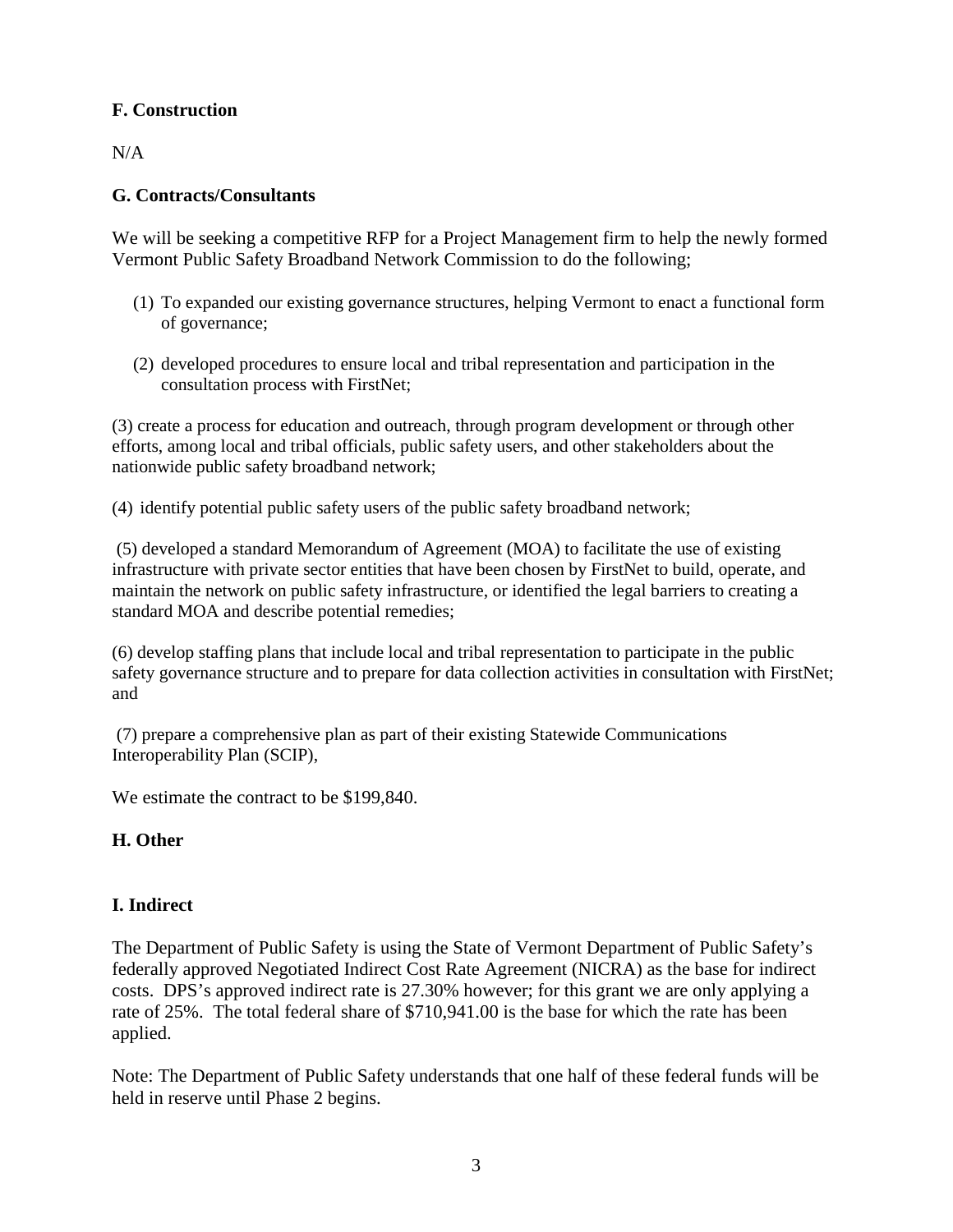# **BUDGET INFORMATION - Non-Construction Programs**

OMB Number: 4040-0006<br>Explration Date: 06/30/2014

|                        |                                                    |                                           |                             | <b>SECTION A - BUDGET SUMMARY</b> |                        |                              |                                     |
|------------------------|----------------------------------------------------|-------------------------------------------|-----------------------------|-----------------------------------|------------------------|------------------------------|-------------------------------------|
|                        | <b>Grant Program</b><br>Function or                | Catalog of Federal<br>Domestic Aselstance | Estimated Unobligated Funds |                                   |                        | <b>New or Revised Budget</b> |                                     |
| <b>Activity</b><br>(A) |                                                    | Number<br>(b)                             | Federal<br>(c)              | Non-Fodoral<br>(d)                | Fodoral<br>(e)         | Non-Federal<br>(n)           | <b>Total</b><br>$\langle 9 \rangle$ |
| $\mathbf{1}$           | State and Local<br>Implementation Grant<br>Program | 11.549                                    |                             | s                                 | $710,941.00$ \$<br>l\$ | 177, 735.00 \$               | 888,676.00                          |
| 2.                     |                                                    |                                           |                             |                                   |                        |                              |                                     |
| 3.                     |                                                    |                                           |                             |                                   |                        |                              |                                     |
| 4.                     |                                                    |                                           | ×.                          |                                   |                        |                              | з¥.                                 |
| Б.                     | <b>Totals</b>                                      |                                           | l۶۱                         | \$                                | 710,941.00 \$          | 177,735.00                   | 880,676.00                          |

i.

Slandard Form 424A (Rev. 7- 97)<br>Prescribed by OMB (Circular A -102) Page 1

 $\mathcal{A}$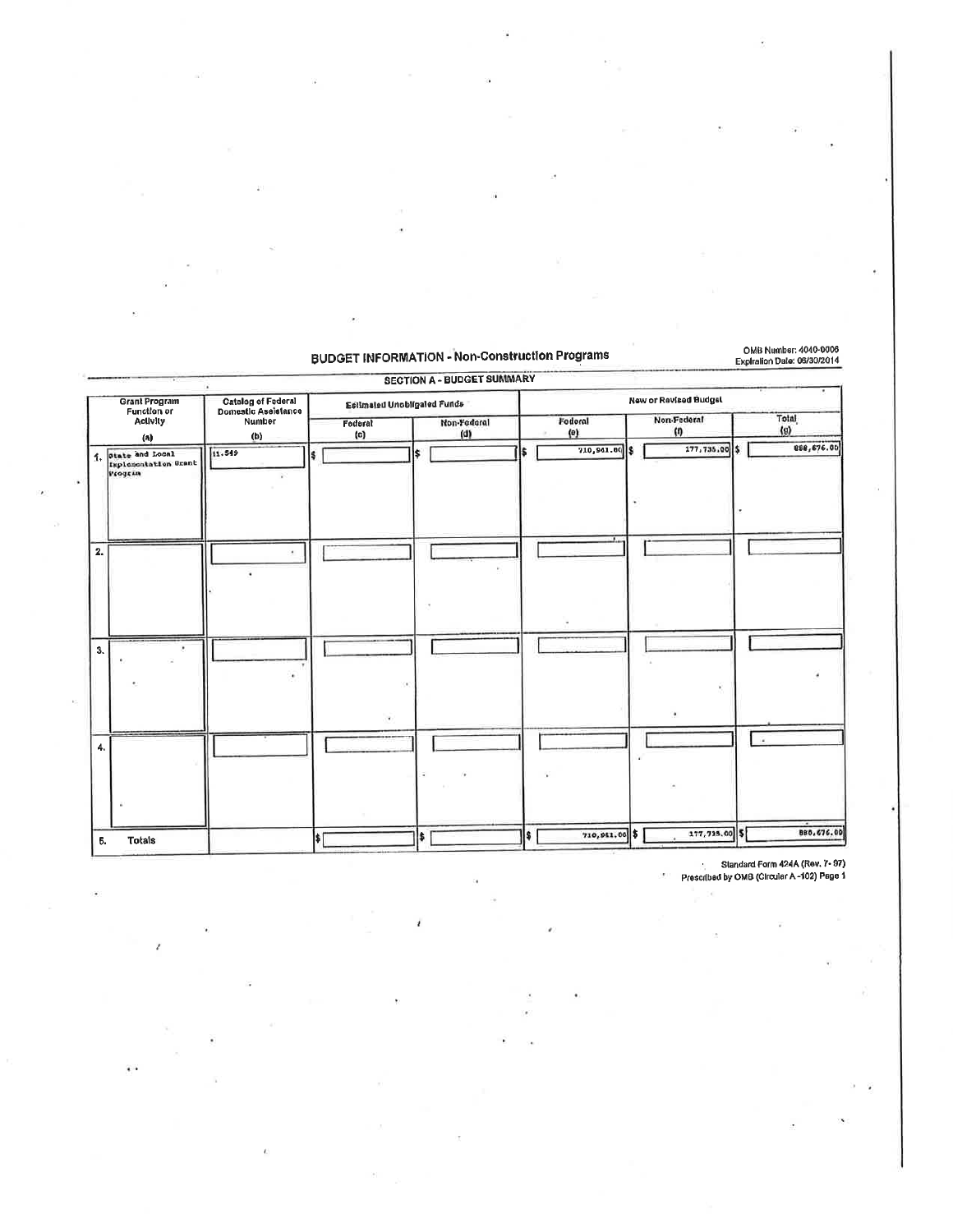| State and Local<br>Isplasmitation Grant<br>238,021.00 \$<br>72,336.00<br>14,700.00<br>0.00 | (3) | $129,910.00$ \$<br>47,917.00<br>0.00<br>0.00 | (3) | GRANT PROGRAM, FUNCTION OR ACTIVITY<br>- 72 | (4)<br>\$ |   | sı   | тотан<br>(5)<br>368,739.00<br>120, 183.00 |
|--------------------------------------------------------------------------------------------|-----|----------------------------------------------|-----|---------------------------------------------|-----------|---|------|-------------------------------------------|
|                                                                                            |     |                                              |     |                                             |           |   |      |                                           |
|                                                                                            |     |                                              |     |                                             |           |   |      |                                           |
|                                                                                            |     |                                              |     |                                             |           |   |      |                                           |
|                                                                                            |     |                                              |     |                                             |           |   |      |                                           |
|                                                                                            |     |                                              |     |                                             |           |   |      | 14,700.00                                 |
|                                                                                            |     |                                              |     |                                             |           |   |      |                                           |
| 7,509.00                                                                                   |     | 0.00                                         |     |                                             |           |   |      | 7,509.00                                  |
| 159,840.00                                                                                 |     | 0.00                                         |     |                                             |           | ٠ |      | 199,840.00                                |
| 0.00                                                                                       |     | 0.00                                         |     |                                             |           |   |      |                                           |
| 0.00                                                                                       |     | 0.00                                         |     |                                             |           |   |      |                                           |
|                                                                                            |     |                                              |     | $\bar{a}$                                   |           |   |      | 710,941.00                                |
|                                                                                            |     |                                              |     |                                             |           |   | \$   | 177,735.00                                |
|                                                                                            |     |                                              | l S |                                             | \$        |   | \$İ  | 888,676.00                                |
|                                                                                            |     |                                              |     |                                             |           |   | I\$I |                                           |
|                                                                                            |     | 533,206.00<br>177,735.00<br>710,941.00 \$    |     | 177,735.00<br>0.00<br>177,735.00            |           |   |      | s<br>I\$<br>s.<br>s                       |

**SECTION B - BUDGET CATEGORIES** 

Authorized for Local Reproduction

Standard Form 424A (Rev. 7-97)<br>Prescribed by OMB (Circular A-102) Page 1A